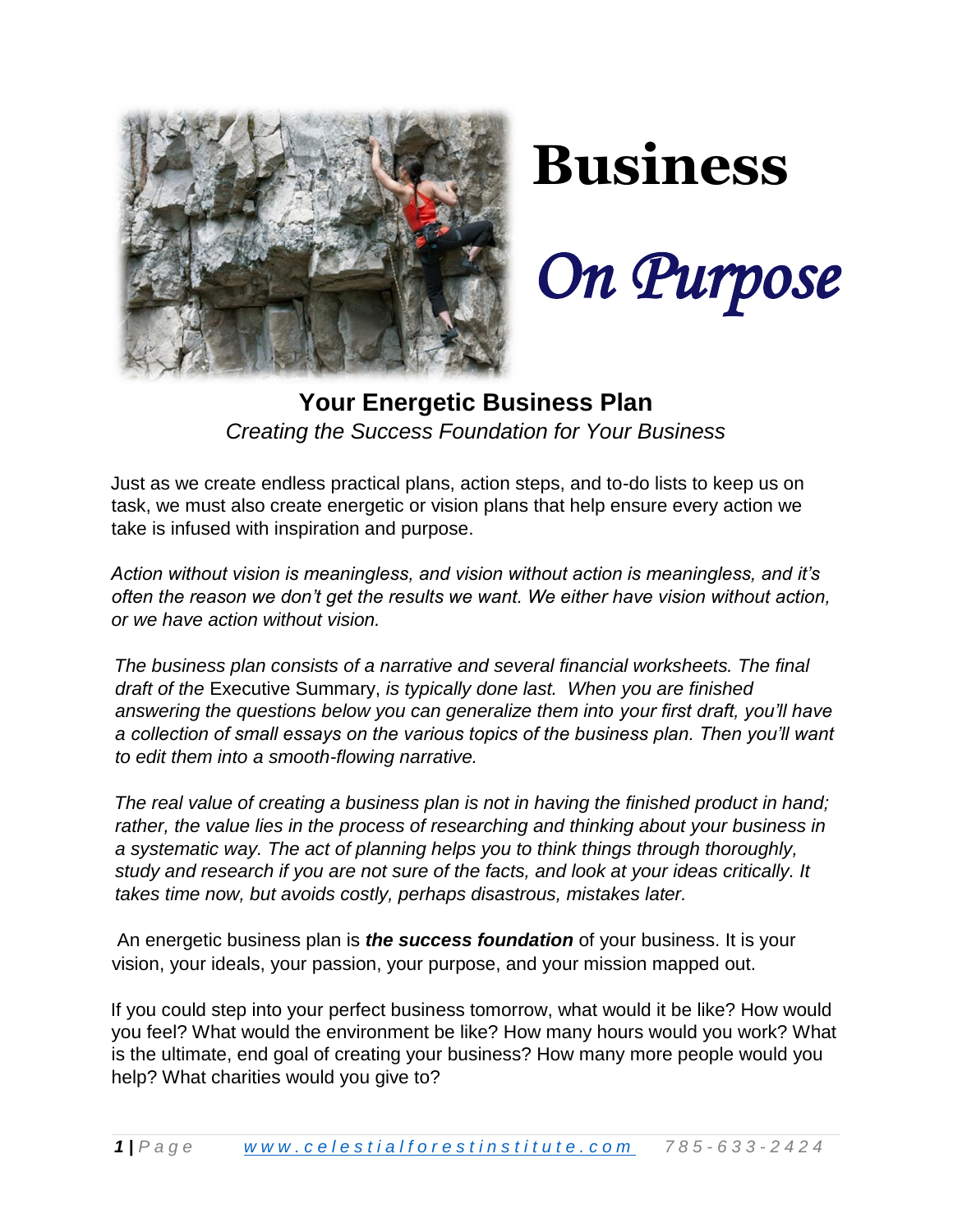This is just some of the information that you are going to connect with by crafting your energetic business plan.

**This plan will become a powerful tool in your business because you should only be taking actions that are** *in alignment with your energetic business plan. If you're taking action that doesn't align with your ultimate vision it's time to take a serious look at why.* 

**It's time to create your personalized energetic business plan. Begin by answering the following set of questions.** 

*(Executive Summary) My inspiration for starting my business initially was...* 

*What is unique about me, the way I do business, and the results I am able to achieve for clients?*

*What do I do that no one else on the planet does?*

*What do I want to be known for?*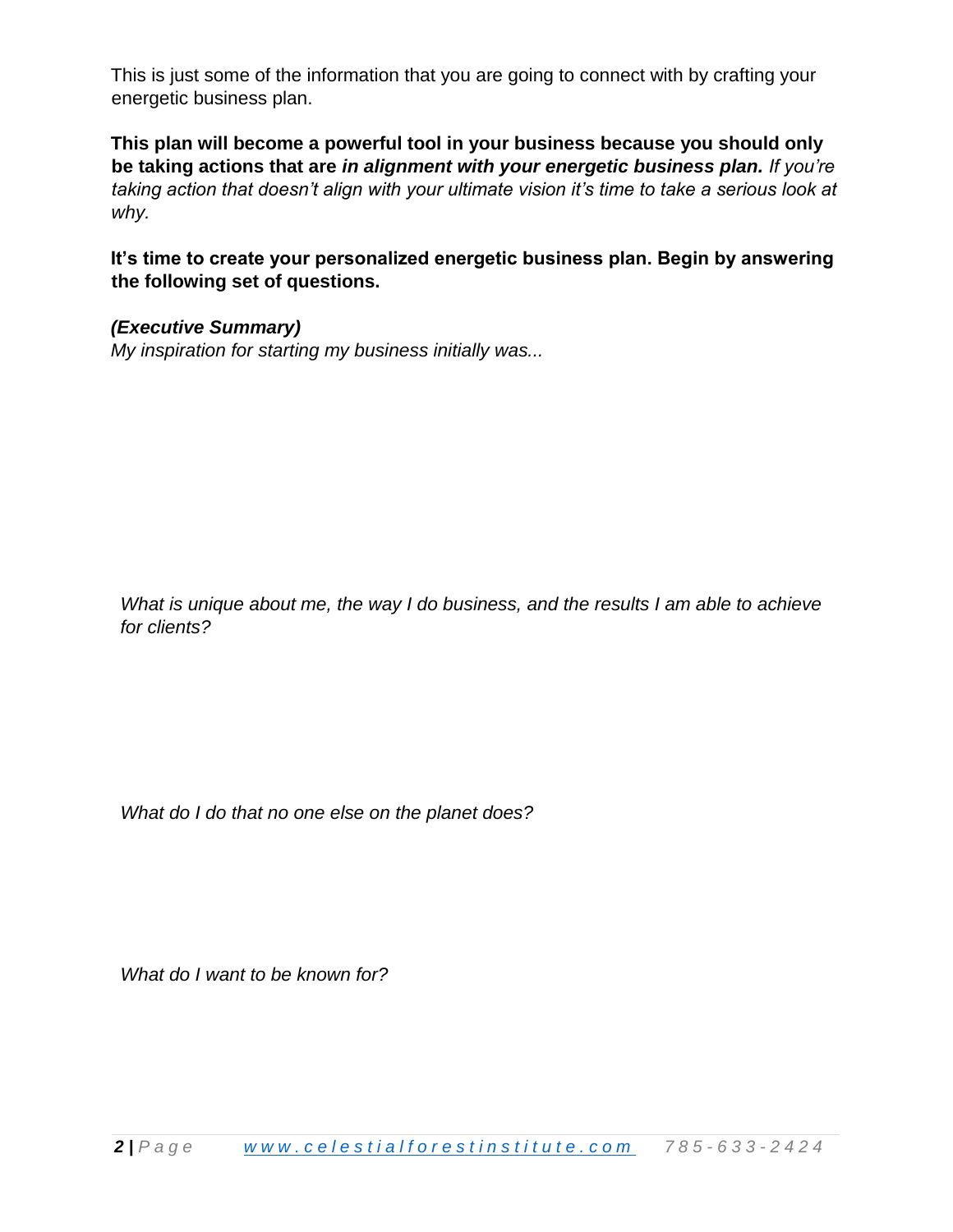*(The Mission)*

*The things I am the most passionate about in my business are...* 

*The things I am the least passionate about in my business are...* 

*If I had to describe the mission of my business in one sentence I would say, "The mission of my business is…"* 

*If I could share just one message with the world it would be…* 

*(Objectives) What is the big picture? Where do I want to see my business go and do in the world?*

*How do I want to accomplish it? (healings, classes, teleseminars, travel packages)*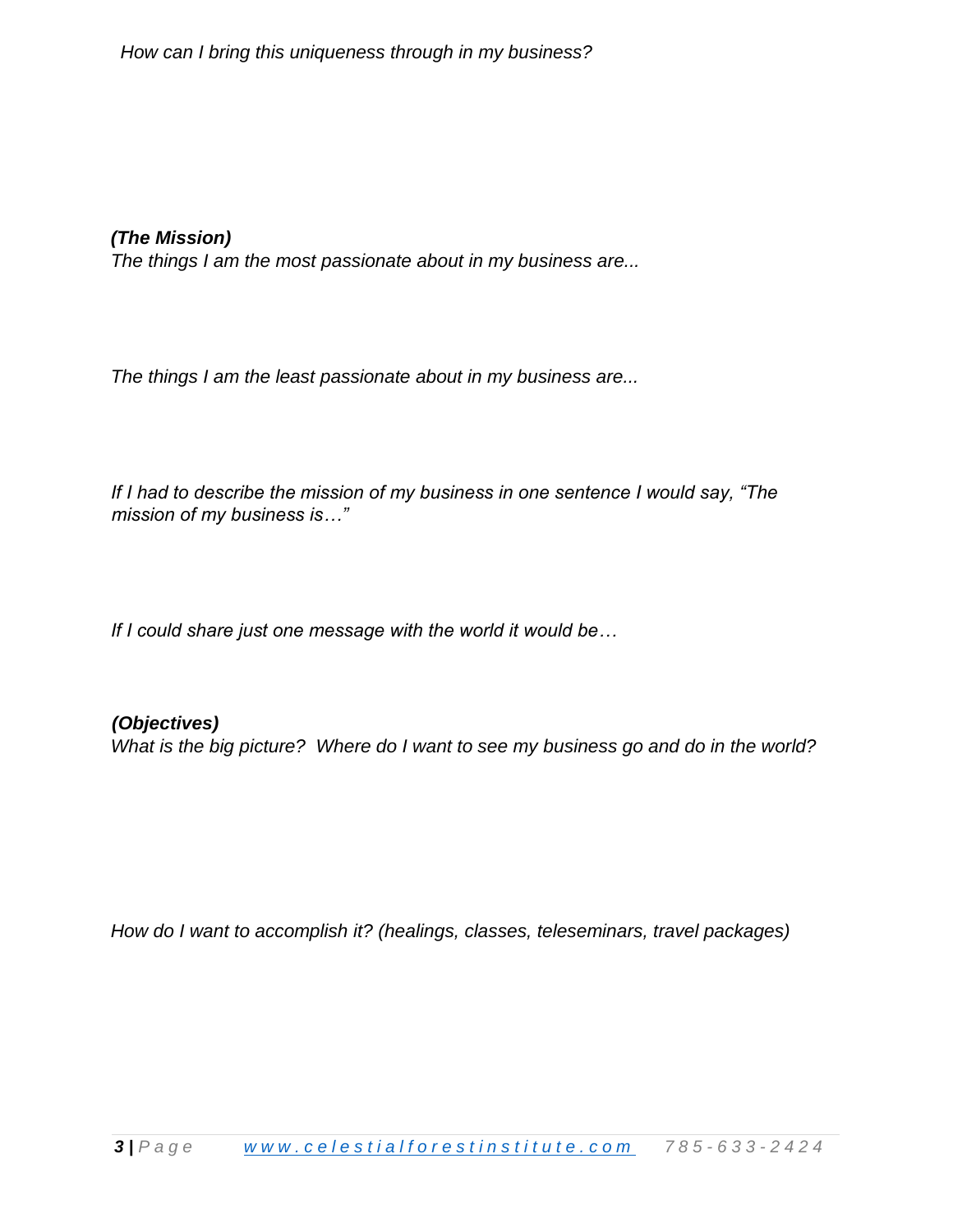*I would like to spend most of my time doing this in my business...* 

*But I actually spend the most time doing this in my business...* 

*The one thing that I need to change/shift the most in my business right now is...* 

*My ideal yearly income is...* 

*From what avenues do I receive this income? (Speaking engagements, healings, classes, etc.)*

*The charities and causes that I am most passionate about supporting are…*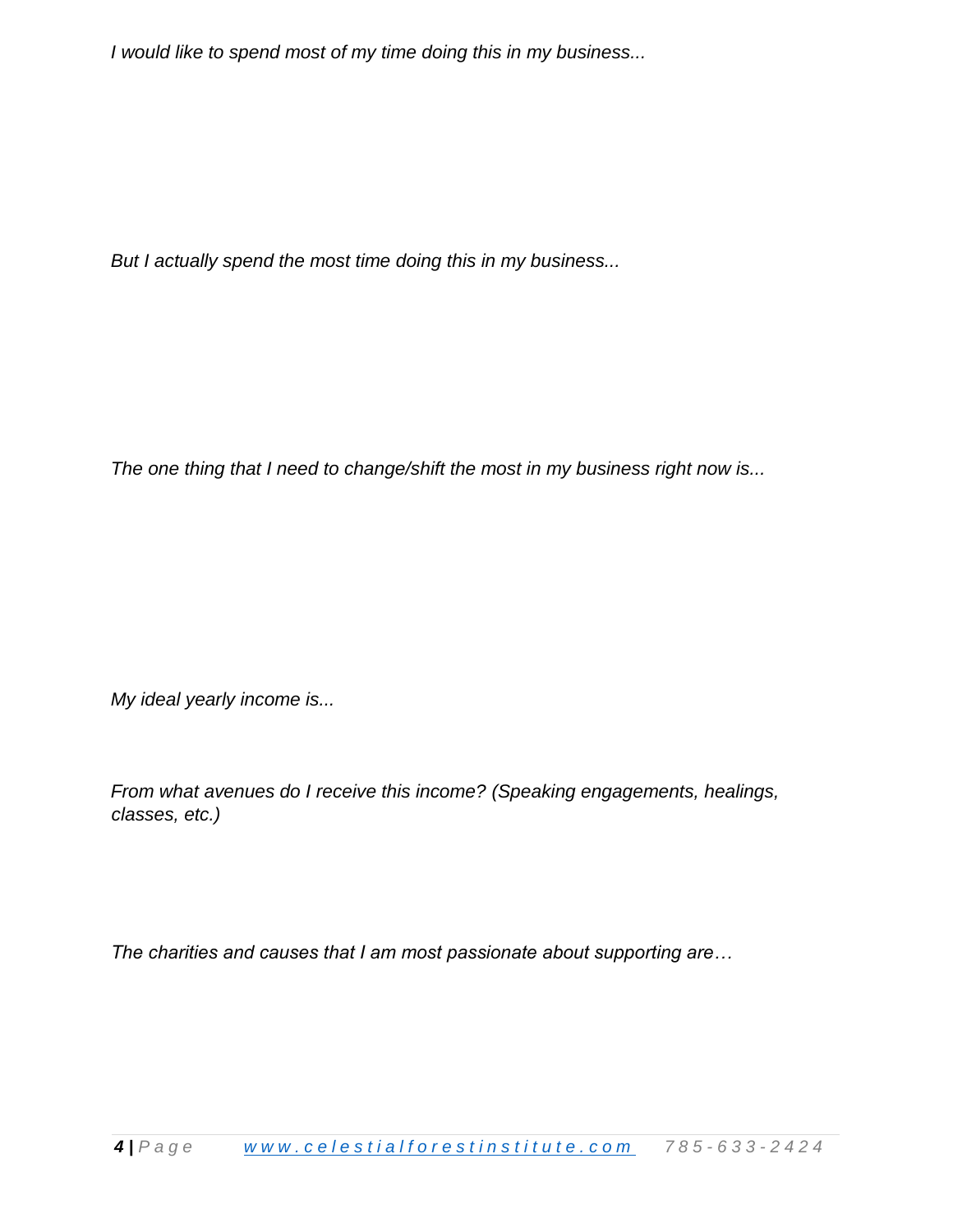*Describe the type of person you want to be to your clients. Do you want to be energetic? Focused? Happy? Joyful? Peaceful? Effective? Results driven? Be as specific and detailed as possible. (Take note of the presenting complaint of the clients you currently see.)*

*In what area do you most need to shift the energy of your business? Your attitude toward clients? Your attitude toward technology? Your thoughts about money? Your thoughts about yourself? Your feelings of unworthiness? Be as specific and detailed as possible.*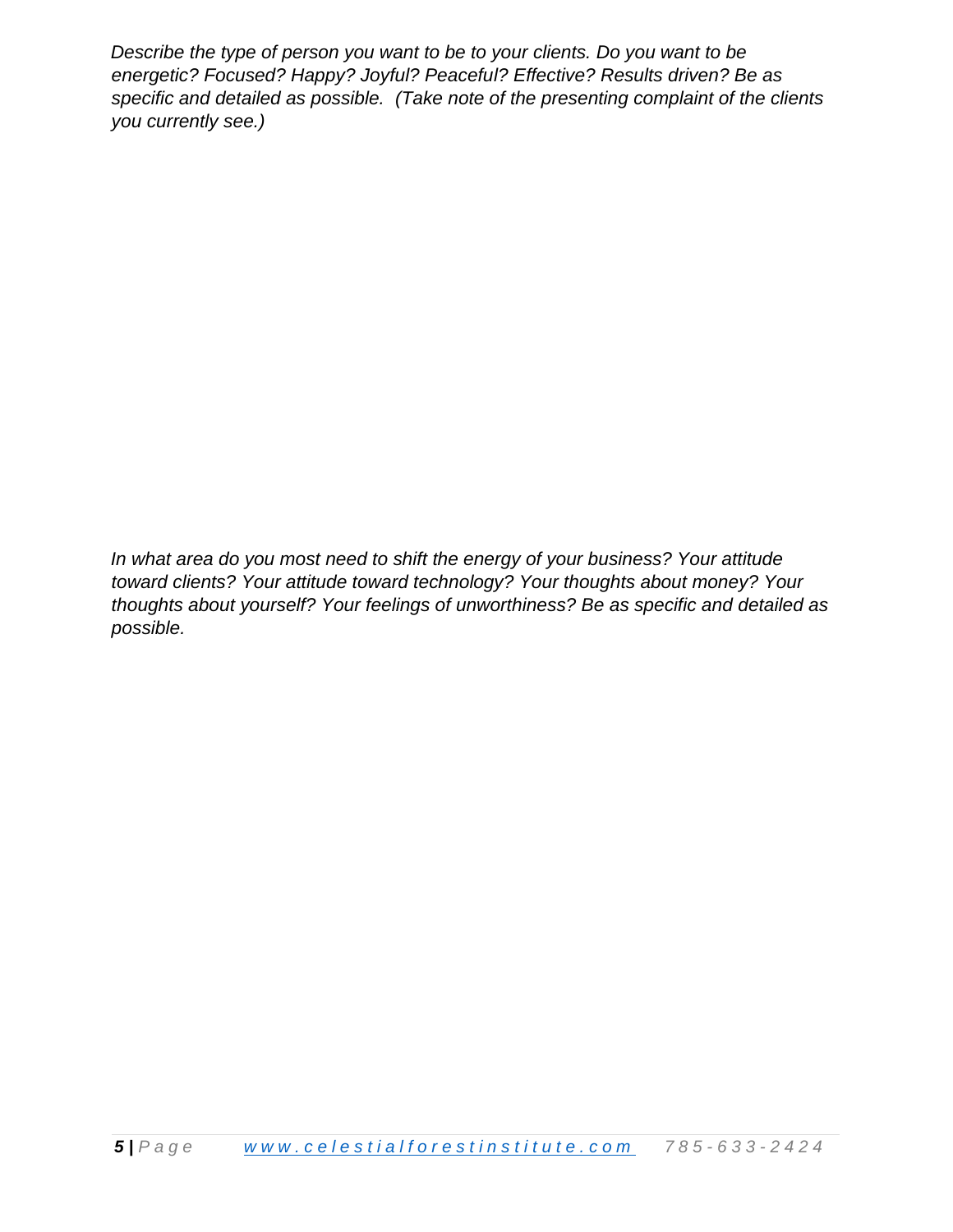*Describe an ideal day in your business. Would you see clients? Would you lead a workshop? Would you see corporate clients? Would you be speaking to large groups of people? Would you have time for leisure? Would you rely more heavily on your team? Describe in as much detail as possible your ultimate business vision.* 

*Considering everything you have just been brave enough to write about, devise a few strategies to bring a new, more prosperous energy, to your business.* 

*Examine your energetic business plan. Based on your ultimate vision for your business which activities do you need to eliminate from your business?*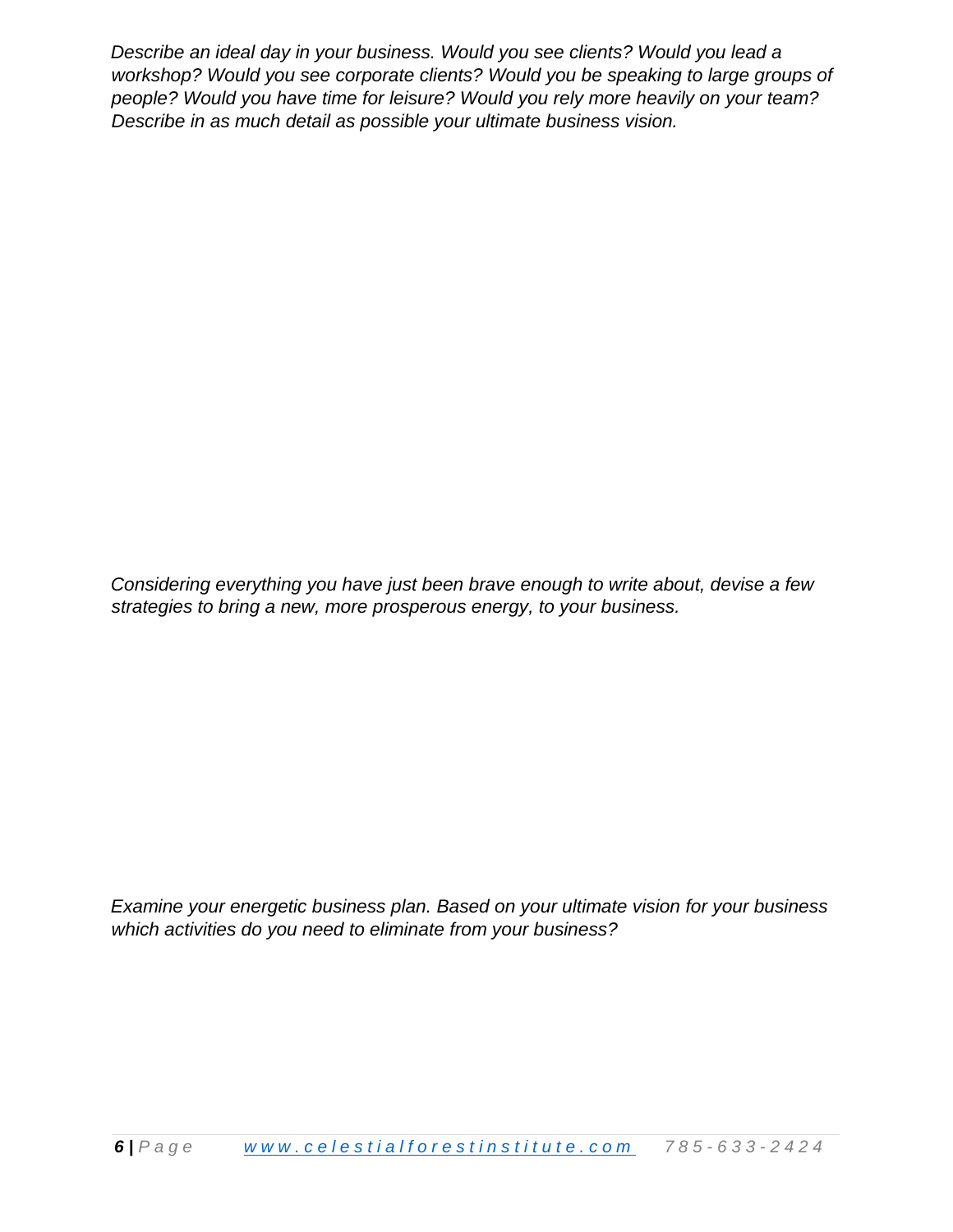*Based on your energetic business plan, what activities in your business do you need to outsource?* 

*What are you willing to give in order to achieve this vision for your business and your life?* 

**Congratulations. You've just created a powerful vision that is going to ground you in success, and help you become a powerful client attractor.**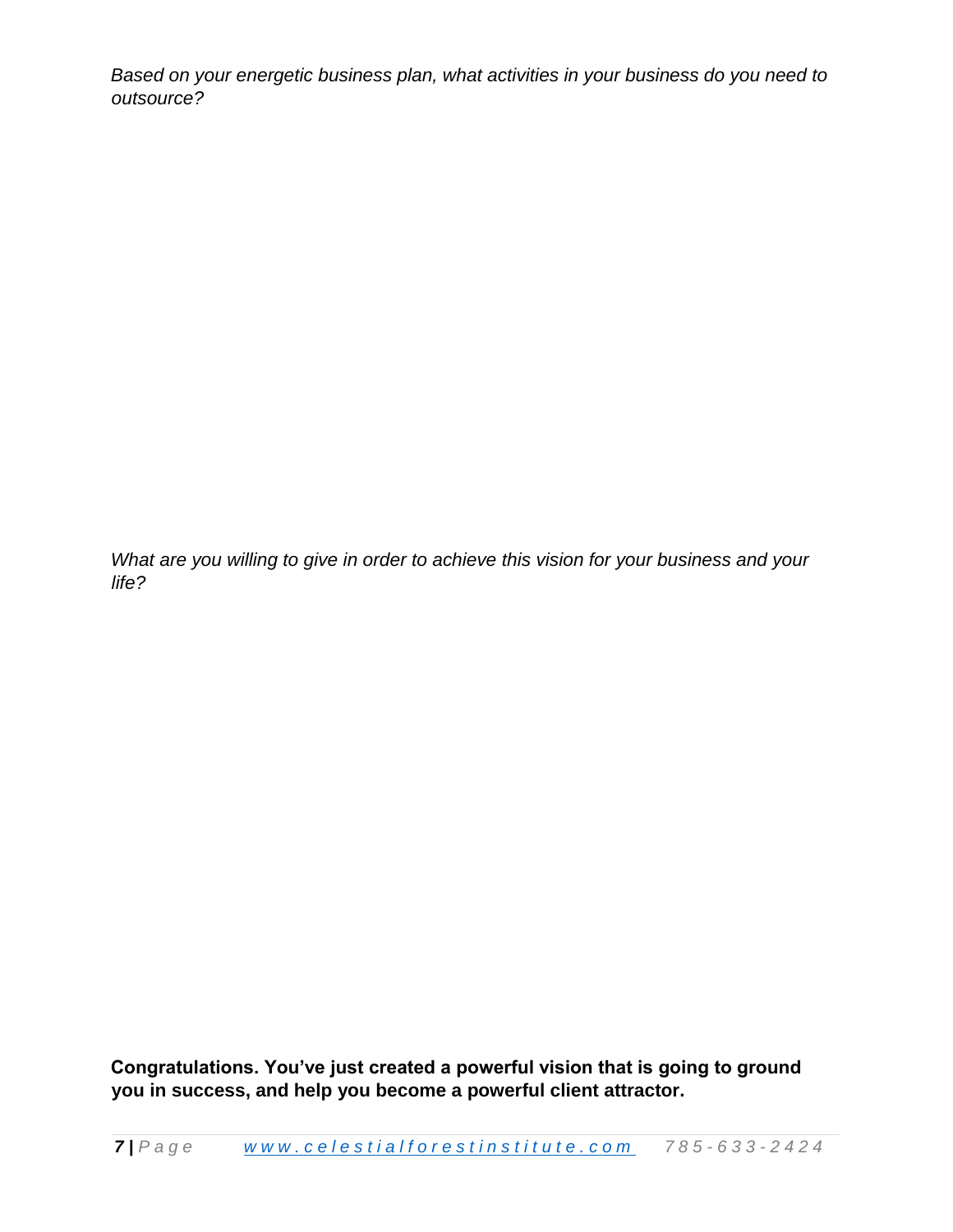## **Business Plan**

**Owners:** 

<u> 1980 - Johann John Harry Barn, mars ar breis an t-</u> 

<u> 1989 - Johann John Stone, meilich an der Stone (d. 1989)</u>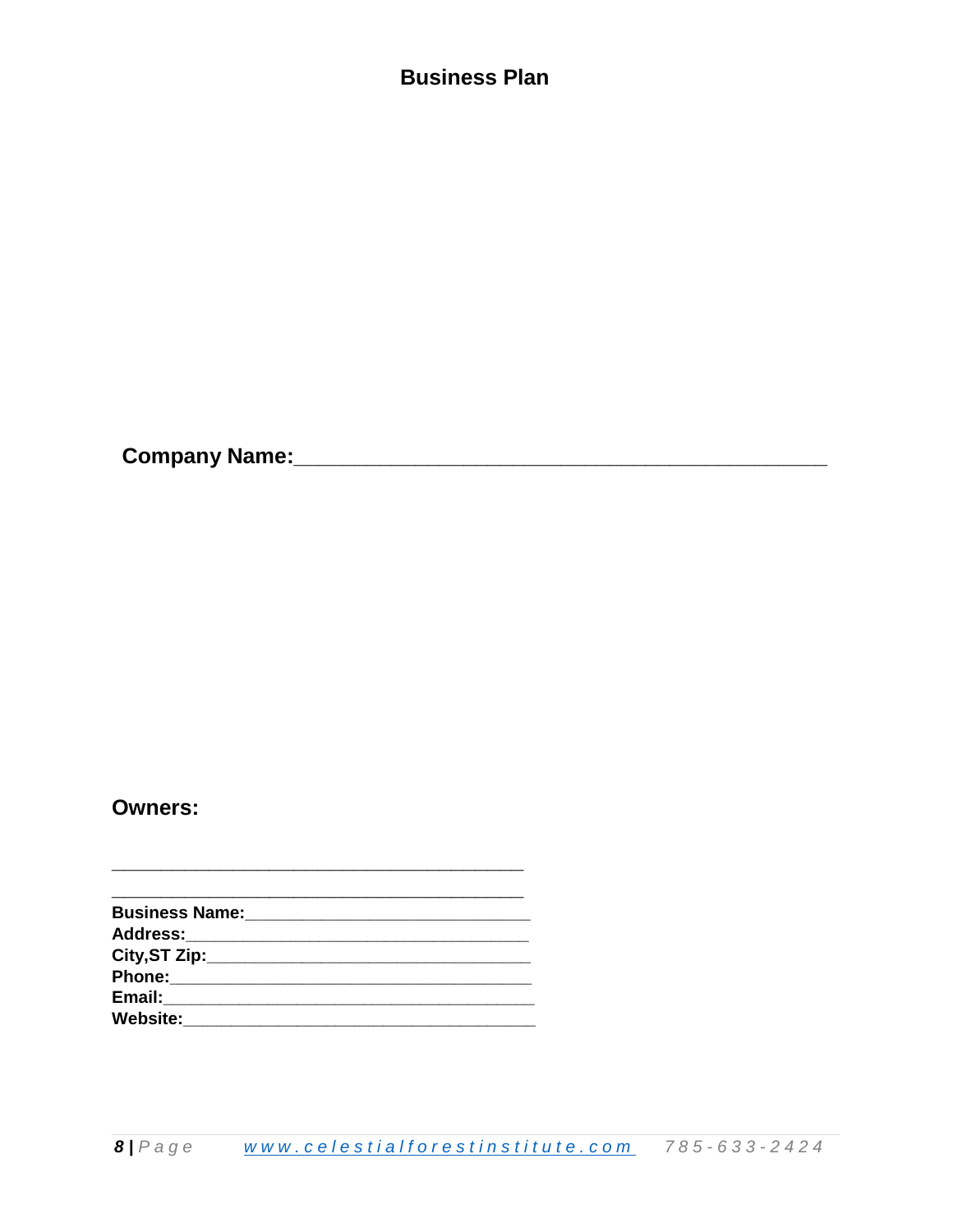## 1. Executive Summary

Write this section last. Include everything you would cover in a 5-minute interview. Explain fundamentals: What is your product, who are your customers, who are the owners, and the future.

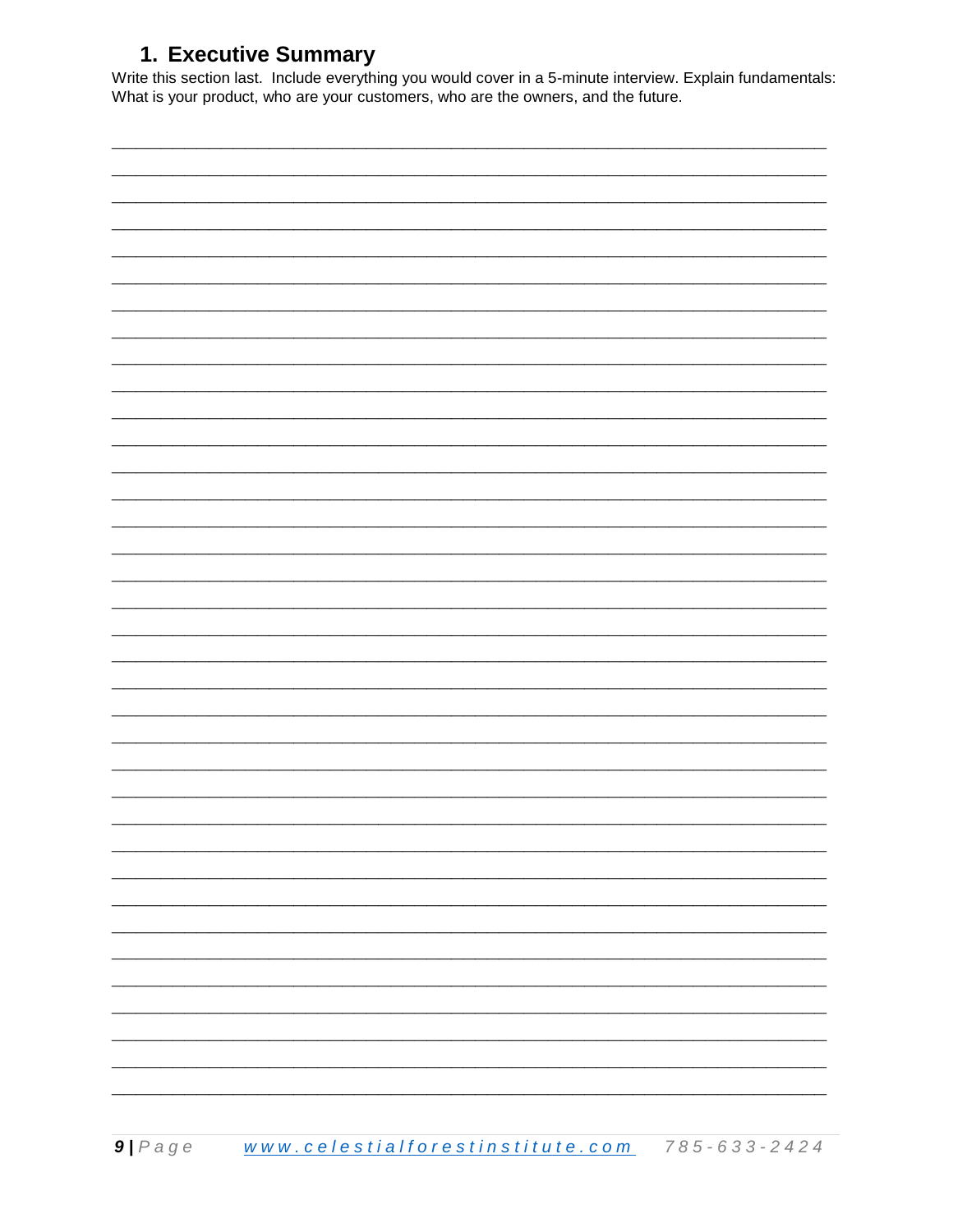## 2. General Company Description

What business will you be in what will you do?

## **Mission Statement-**

## **Goals and Objectives:**

Where do you want your business to go? Goal Example: To have a thriving healing company, that is a leader ethical, high quality healing services. Objective Example: \$50,000 in sales annually with a list of over 5000 followers and 200 regular customers.

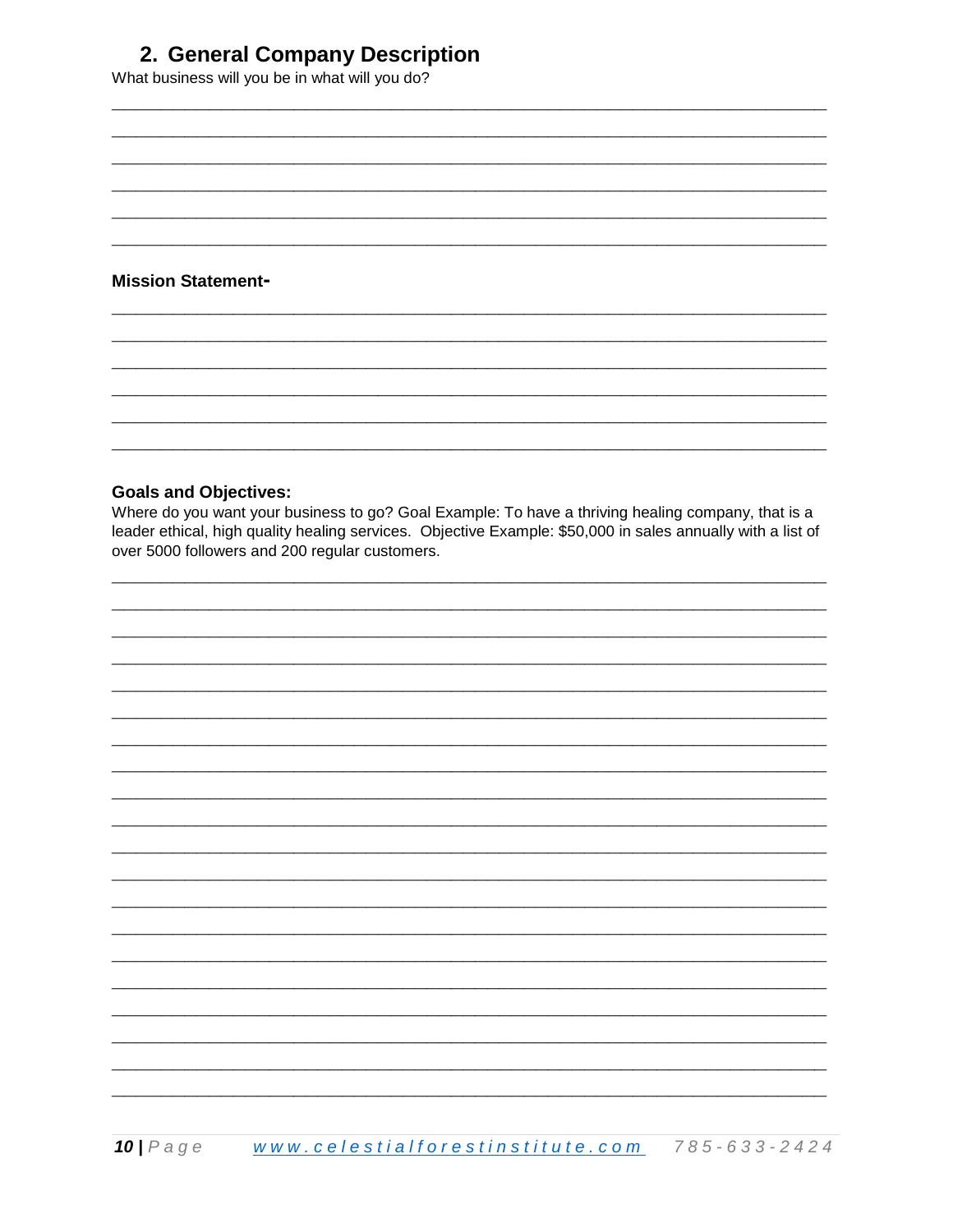#### **Market**

Who is your target market? (Be brief. More will be explained in Marketing Plan)

#### **Industry**

Describe your industry... is it growing, does it have potential? What changes do you foresee and how will you be positioned to take advantage of them?

#### **Strengths**

What factors will insure your success? What are your skills and strengths? What do you bring?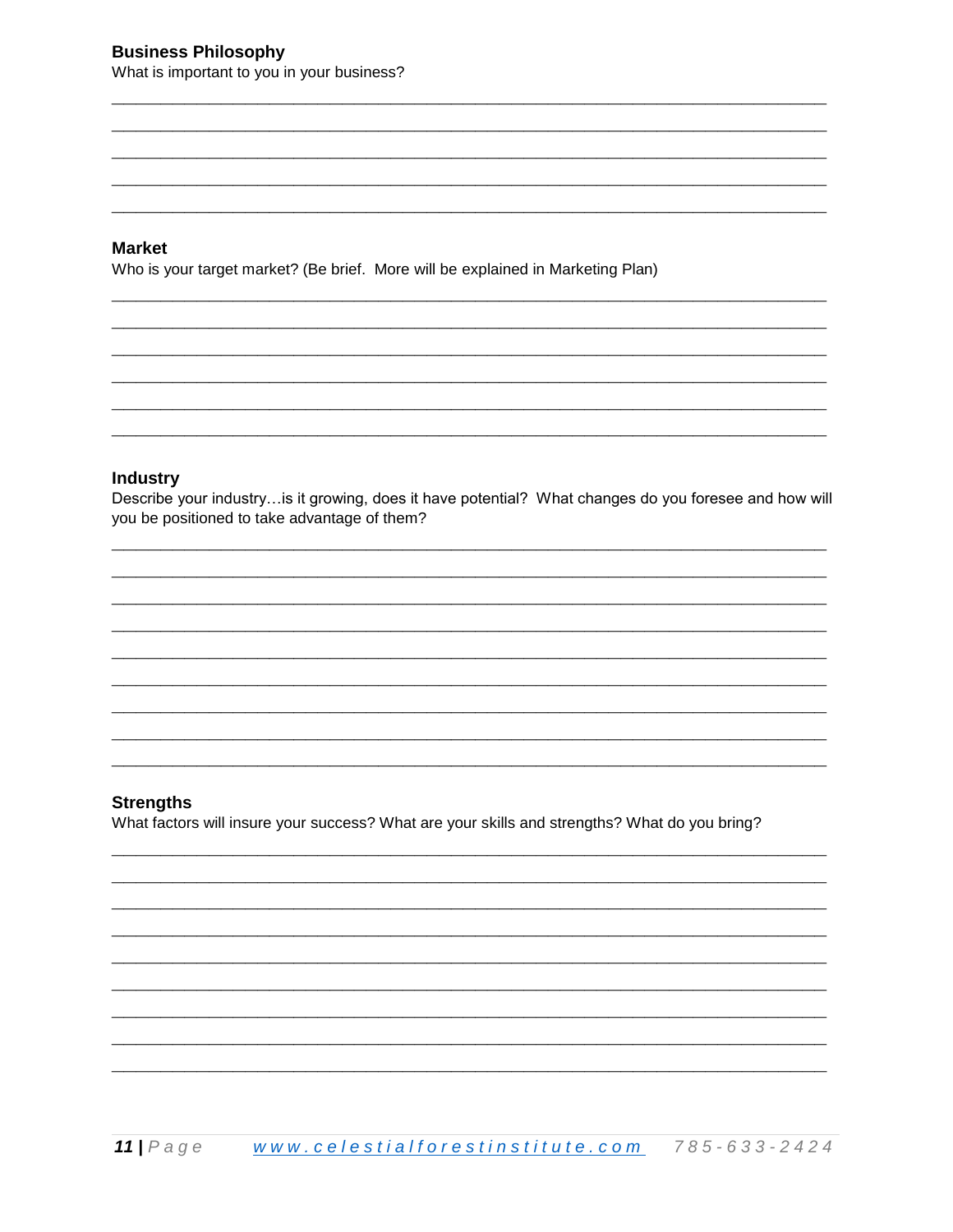Sole Proprietor, Partnership, Corp. LLC, and why have you selected this form?

## 3. Products and Services

Describe products and services in depth (sales brochures can be included at the end.) What factors will give you a competitive advantage. What is unique about your services? What are the prices? Do you offer packages?

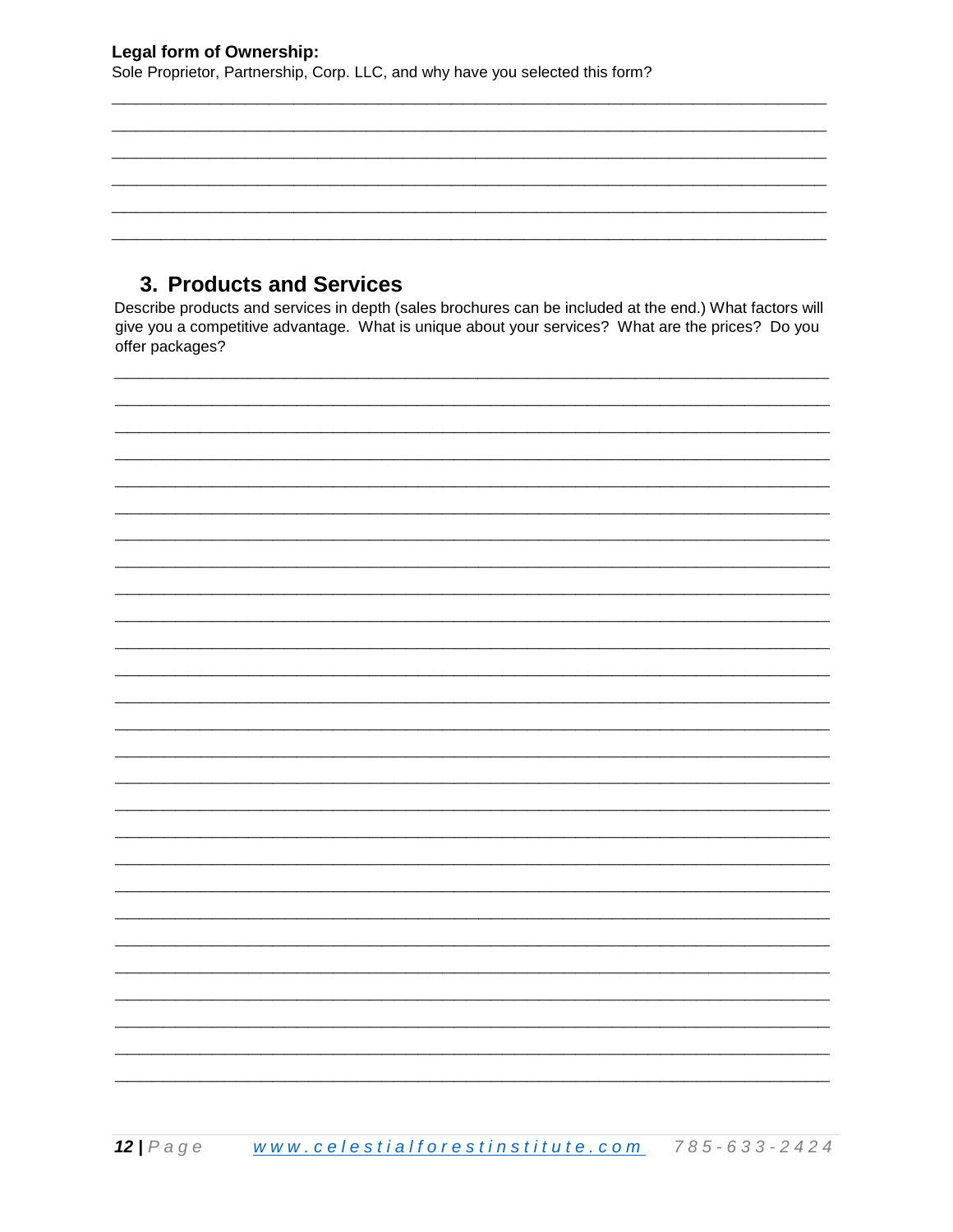## 4. Marketing Plan

How will you market? How do you plan to inform your customers of your services and get your name out there? It will be important to begin to research your market. Why do you think your business will succeed in your current location? Check out competitors, etc. Then formulate a beginning, step by step plan.

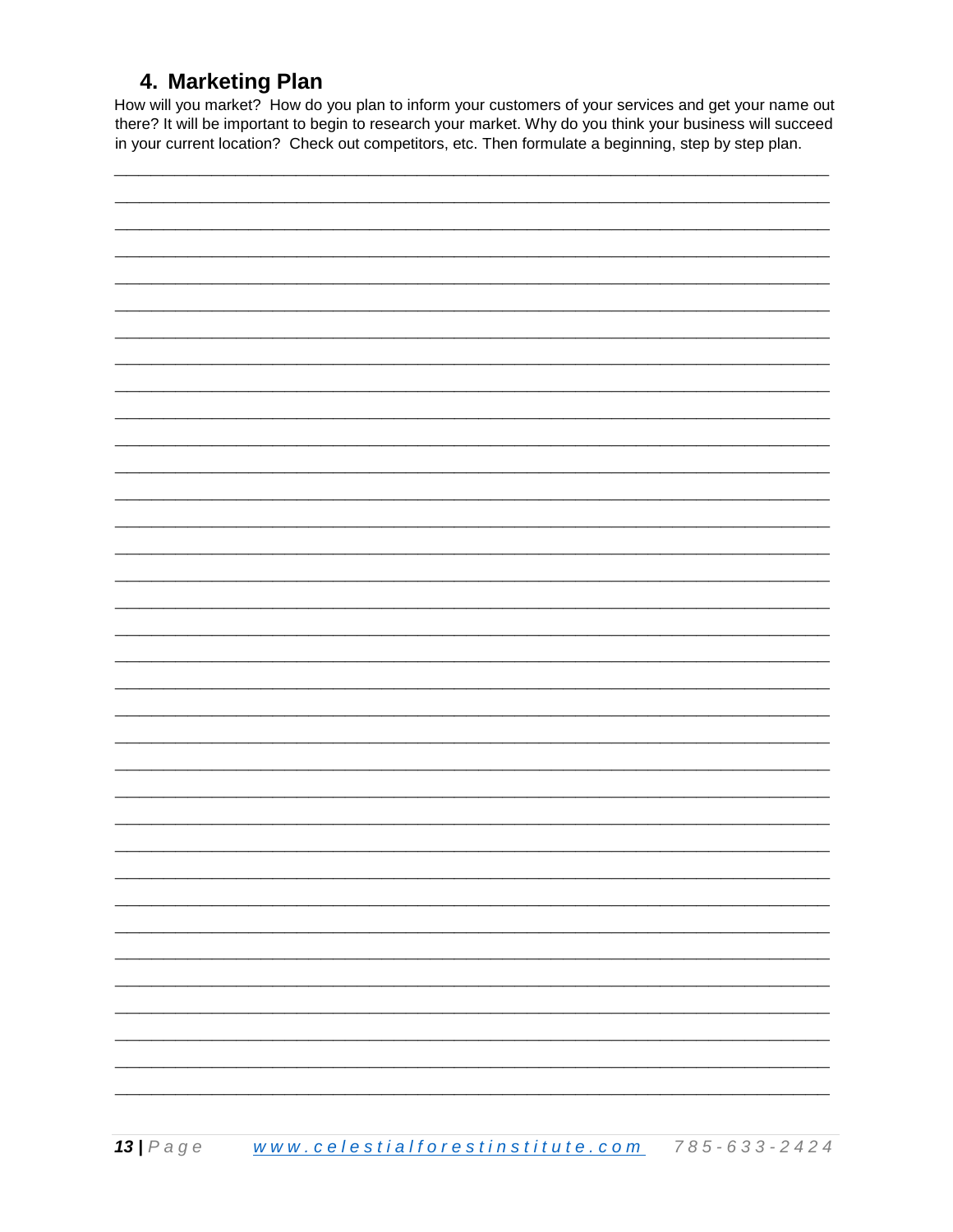## **Customers**

Identify your target customers, their characteristics, geographic location. You may have more than one, but you want to know things like age, gender, location, income level, social class and occupation, education, etc.



#### **Competition**

What products or companies will compete with you? List your major competitors. How do they compare with you? Where do you excel?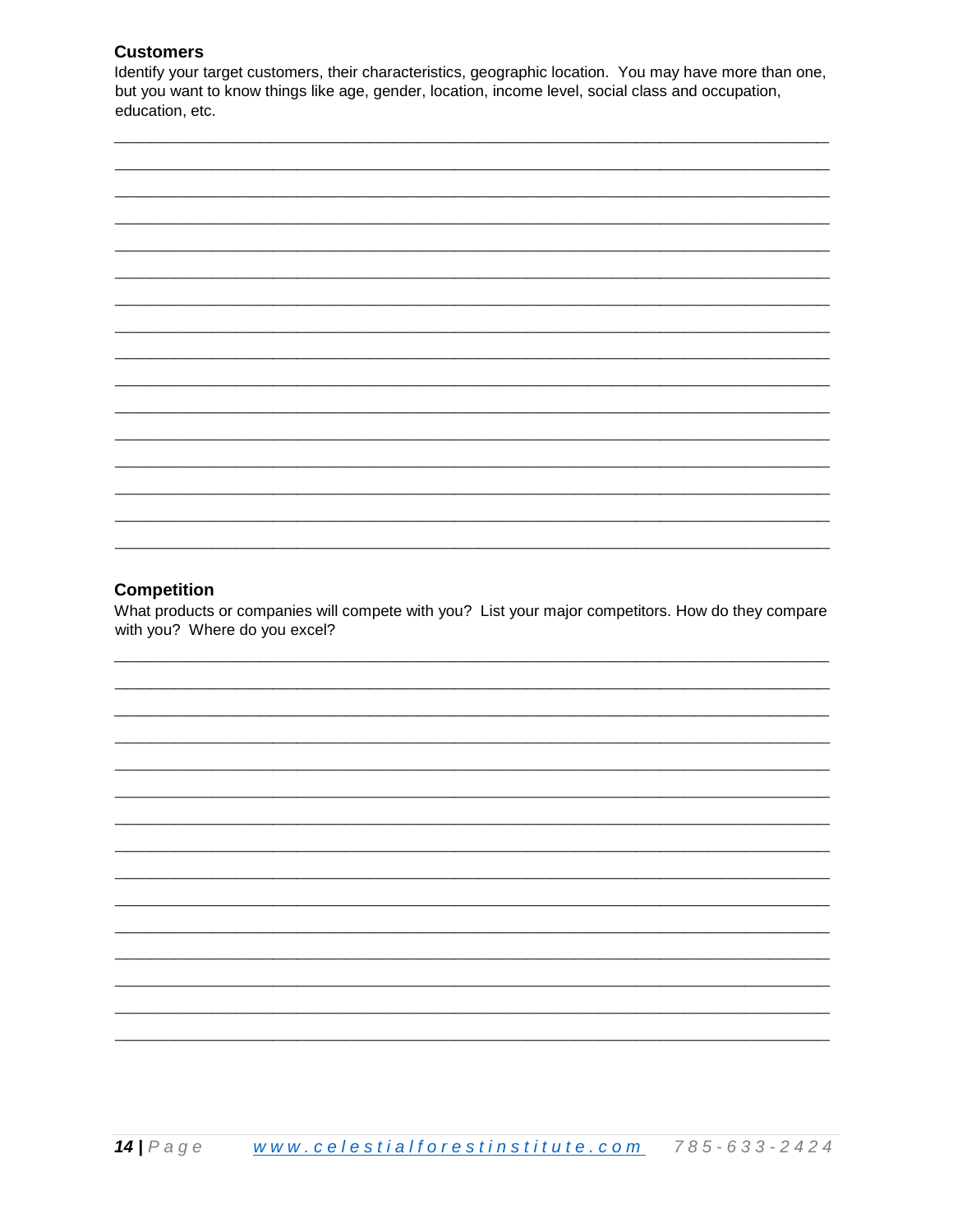#### **Niche**

A short paragraph about your specific corner of the market. We will work on this in the Water door.

#### **Strategy**

Outline a strategy consistent with your niche. Include promotion, advertising, the image you want to project, how you want your customers to see you, how are you going to get them to be repeat customers, etc.

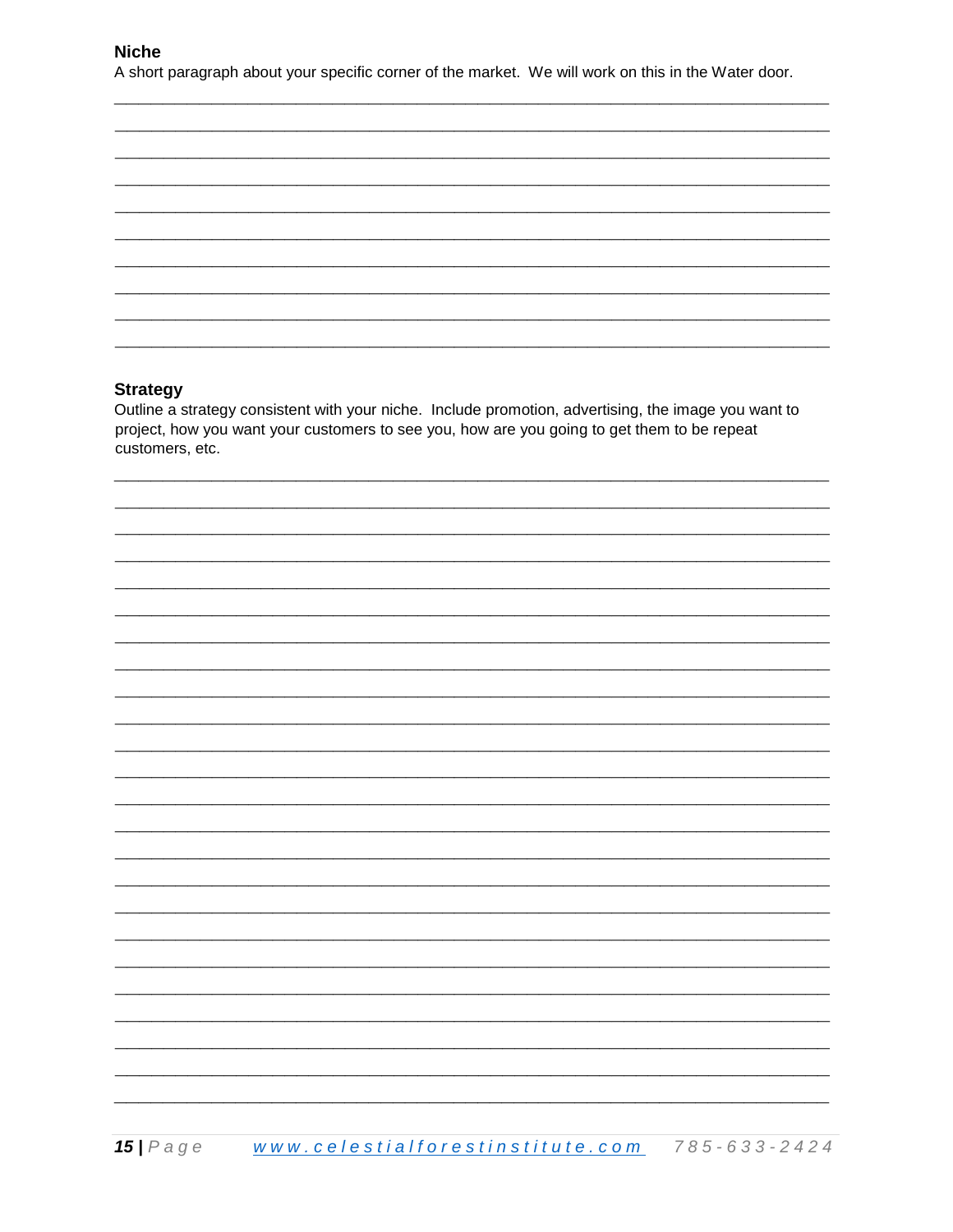## **Promotional Budget and Pricing**

How much do you plan on spending to advertise both start up and ongoing? Explain your method of setting prices. How do yours compare with your competition? What will your customer services and credit policies be? How will you get paid? Credit cards, checks, cash, etc.



#### **Proposed Location**

What do you want and need in a location? Is location important to your customers and how? Do you need parking? Is your location consistent with the image you want to project? What will your customers want and expect?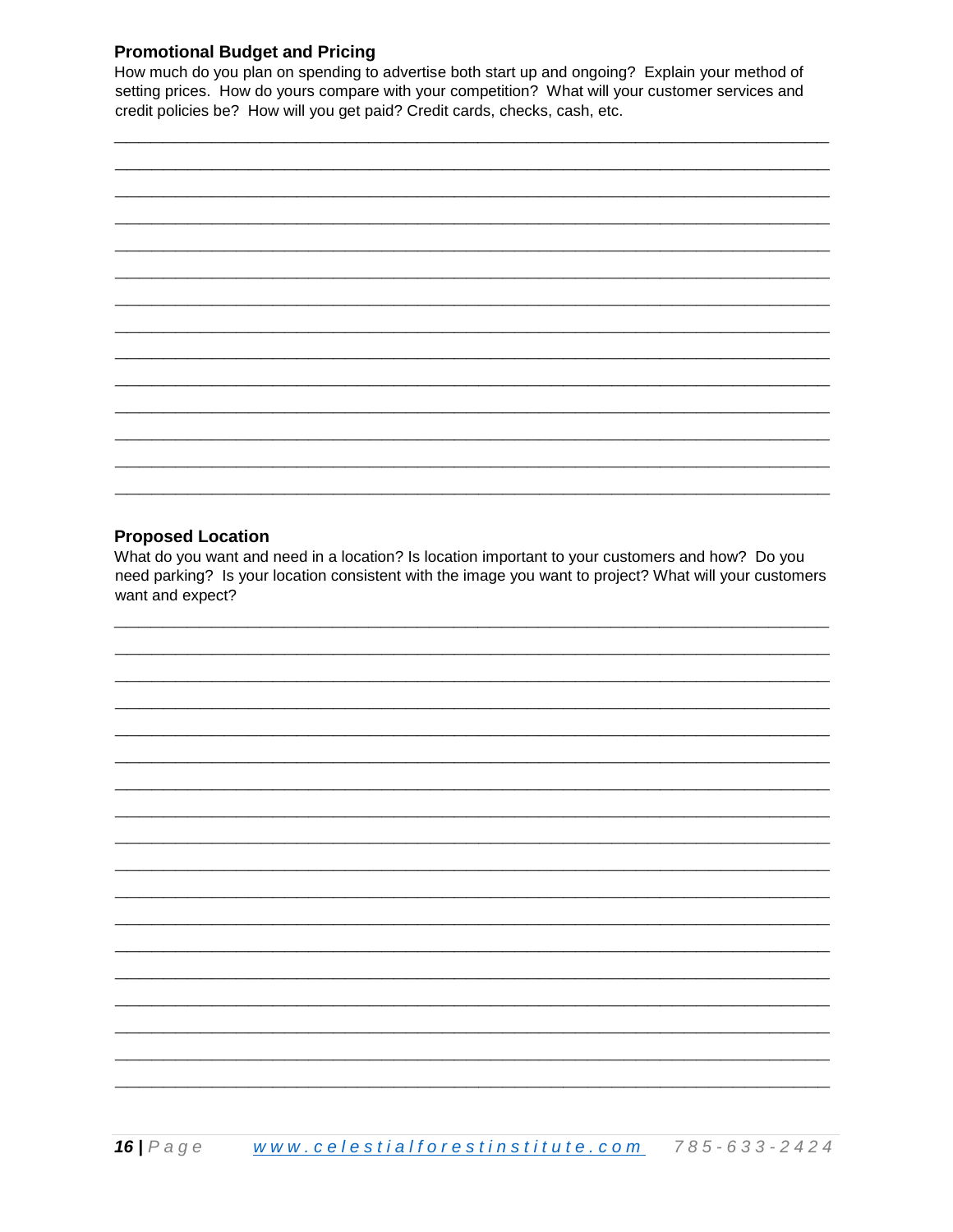## 5. Operational Plan

How and where will you offer services? What legal requirements or licensing, permits, insurance is necessary? Personnel: number of employees, quality of existing staff, pay structure (what will you make and what goes back into the business), schedule, etc. When will you offer services? How often?

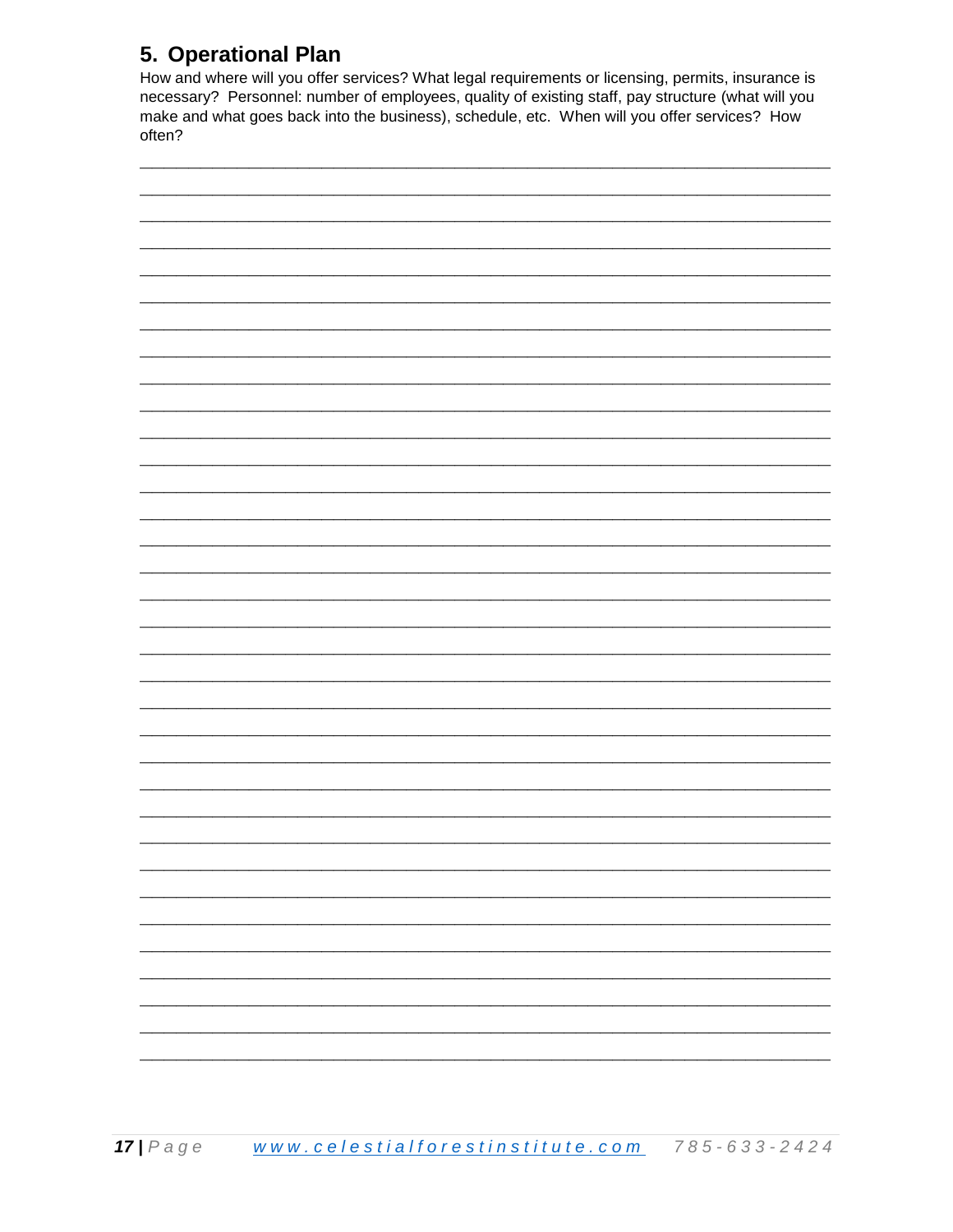## 6. Financial Plan

This section should contain financial statements like a 12-month profit and loss projection, and projected cash flow, an opening day balance sheet, and a break even analysis. We will work more on this in the Air Door. For now, consider what you want to make annually both as a business and personally. Then work backwards. How many clients do you need to see on a monthly basis in order to bring that in? What are you planning on making from other parts of your business?